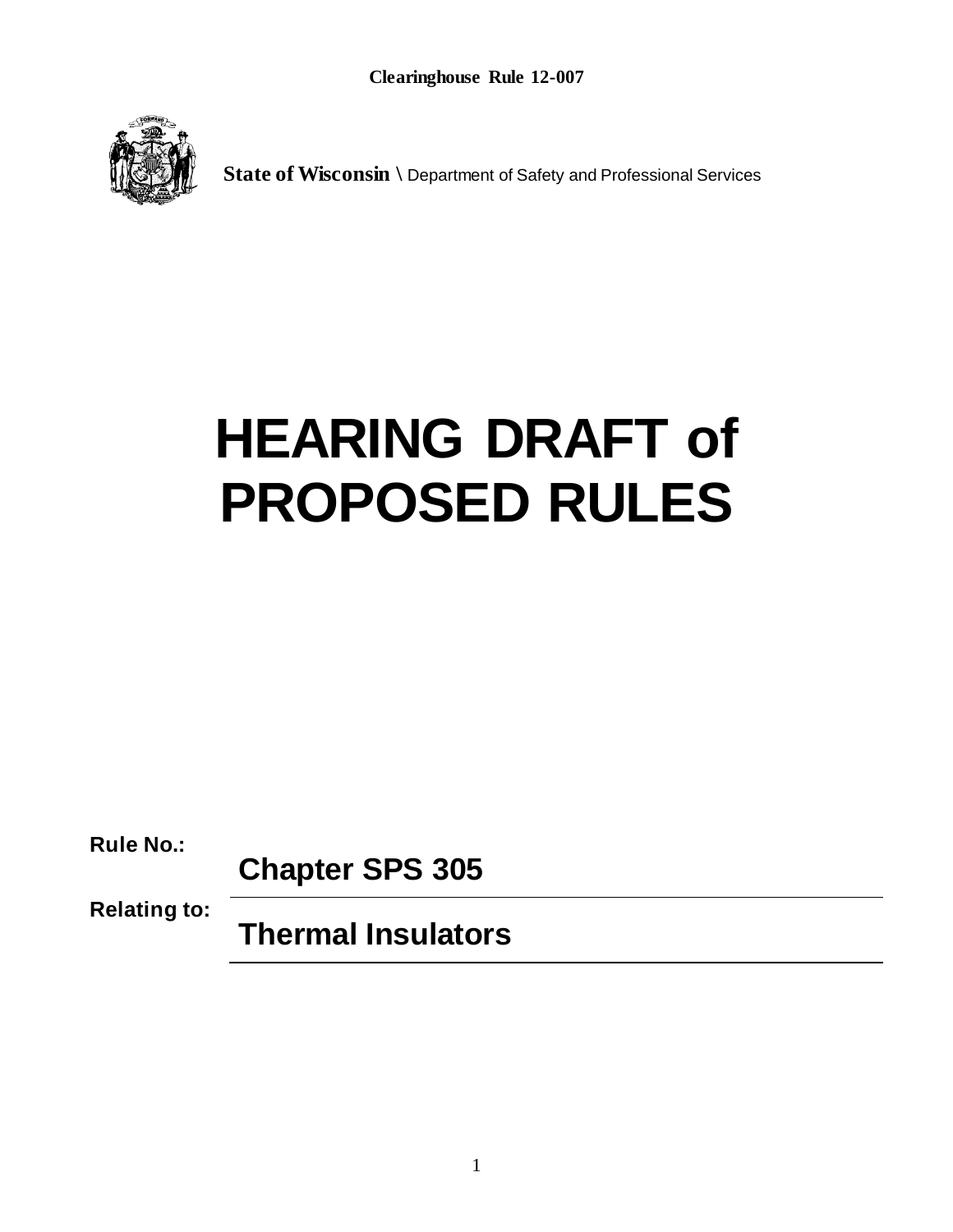The Wisconsin Department of Safety and Professional Services adopts an order to repeal SPS 305.02 Table 305.02 lines 50r. to 50t., SPS 305.06 Table 305.06 lines 45r. to 45t., SPS 305.74, SPS 305.741 to 305.743 relating to thermal insulator credentials.

\* \* \* \* \* \* \* \* \* \* \* \* \* \* \* \* \* \* \* \* \* \* \* \* \* \* \* \* \* \* \* \* \* \* \* \* \* \* \* \* \* \* \* \* \* \* \* \* \* \* \* \*

#### **Analysis of Rule**

### **1. Statutes Interpreted**

Statutes Interpreted: ss. 101.02 (1) and 227.10 (1), Stats.

#### **2. Statutory Authority**

Statutory Authority: ss. 101.02 (1) and 227.10 (1), Stats.

#### **3. Related Statute or Rule**

None

#### **4. Explanation of Agency Authority**

Under 2009 Wisconsin Act 16, s. 101.136, Stats., on and after July 1, 2011, only individuals licensed as insulation mechanics or working under the supervision of licensed insulation mechanics may install or maintain thermal system insulation. Thermal insulation was statutorily defined as a product that is used in a heating, ventilating, cooling, plumbing or refrigeration system to insulate any hot or cold surface, including a pipe, duct, valve, boiler, flue, or tank, or equipment on or in a building. 2011 Wisconsin Act 32 repealed s. 101.136, Stats.

### **5. Summary of Proposed Rules**

The proposed rules repeal the credentialing procedures established for thermal system insulators under s. 101.136, Stats., as mandated under 2009 Wisconsin Act 16.

#### **6. Summary of, and Comparison with, Existing or Proposed Federal Regulations**

An internet search on U.S. federal regulations and U.S. federal register yielded no results regarding the licensing of thermal insulators.

## **7. Comparison with Rules in Adjacent States**

An Internet-based search of thermal insulation mechanic licenses in the states of Illinois, Iowa, Michigan and Minnesota found that none of the states have specific rules or programs regarding these types of licenses.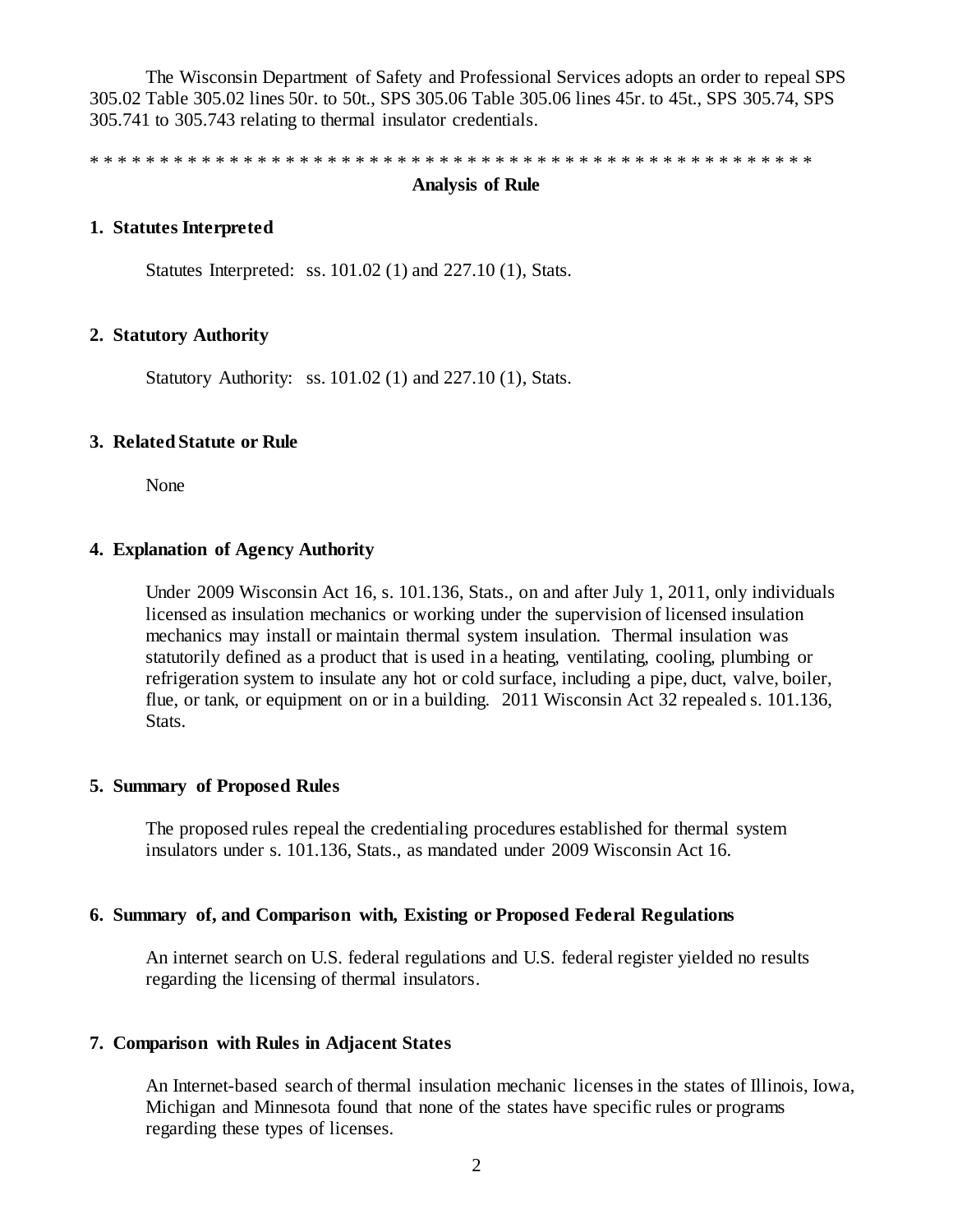## 8. Summary of Factual Data and Analytical Methodologies

The proposed rules were developed because of 2011 Wisconsin Act 32 which repealed s. 101.136, Stats.

# 9. Analysis and Supporting Documents used to Determine Effect on Small Business or in **Preparation of Economic Impact Report**

The proposed rule action follows the direction provided by 2011 Wisconsin Act 32.

# 10. Agency Contact.

James Quast, Program Manager, jim.quast@wi.gov, (608) 266-9292

## 11. Public Hearing Comments.

The hearing record on this emergency rule will remain open until February 20, 2012. Written comments on the proposed may be submitted to James Quast, at the Department of Commerce, P.O. Box 2689, Madison, WI 53701-2689, or Email at jim.quast@wi.gov.